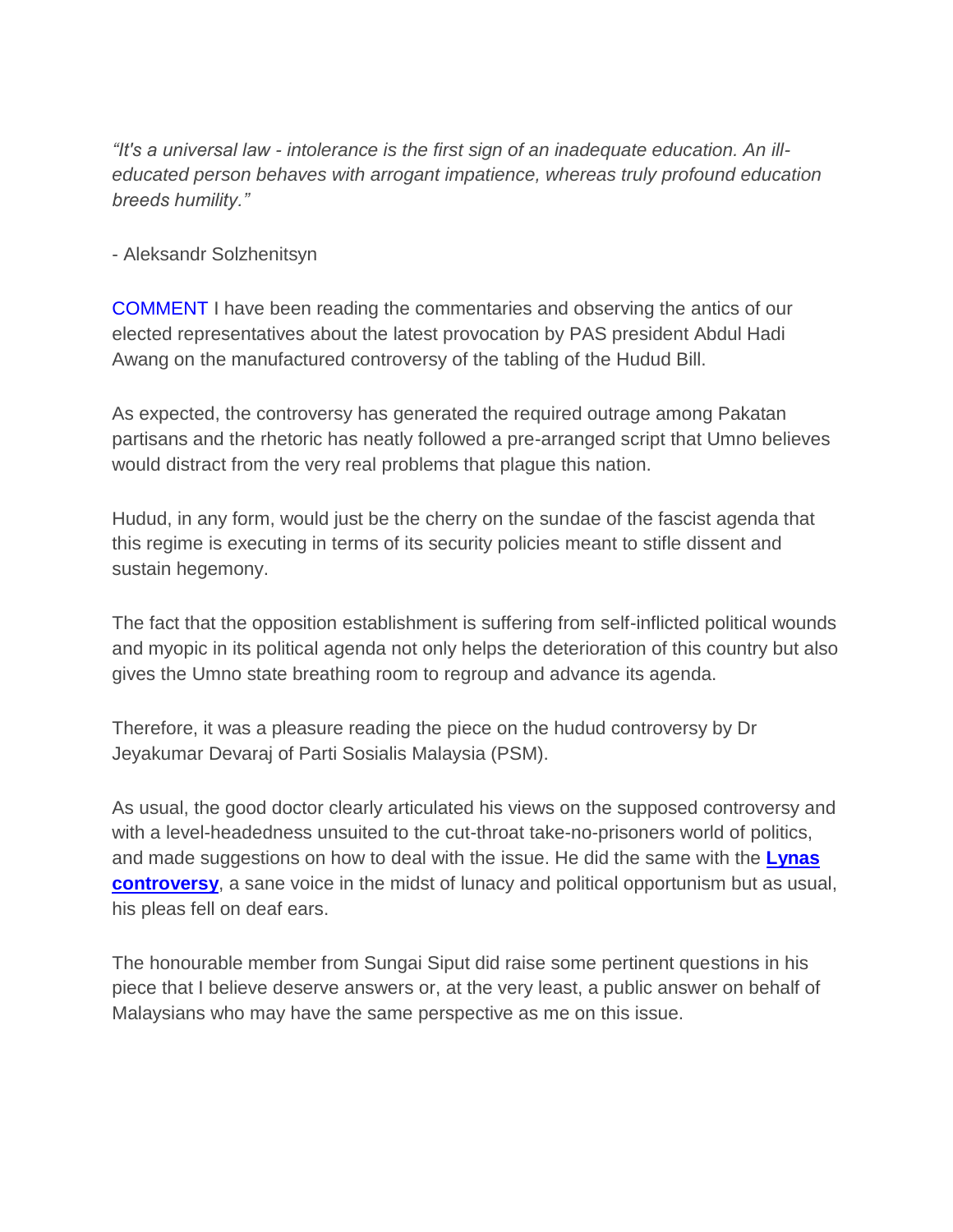Jeyakumar's analysis of the political motives of Umno and the opposition are spot on and there really is nothing to discuss. However, the MP raises interesting questions that are fodder for a public debate.

Readers should be aware that PAS grassroots members who have worked with Jeyakumar have told me that the good doctor is someone who truly cares about Malaysians without regard for their race or religion. This particular politician is someone who should be emulated and it is to our detriment that few of our elected representatives are cut from the same cloth.

My answers here are not to be construed as an attack on the good doctor's article but rather as a launching pad for some of my own beliefs.



Jeyakumar (*photo*) said, "We should not be afraid to discuss religious issues, but should take extra care to be respectful of the beliefs of others. This implies a certain acceptance of diversity."

The problem with a statement like this is that the only definition of Islam that matters in this country is how Umno defines it and we get an idea of how this Umno regime defines Islam with this quote from Dr Asyraf Wajdi Dusuki, the deputy minister in charge of Islamic affairs:

"It's time for the allowances of imams, religious teachers and staff throughout Malaysia to be reviewed for an increase (this year alone, the allocation of allowances for imams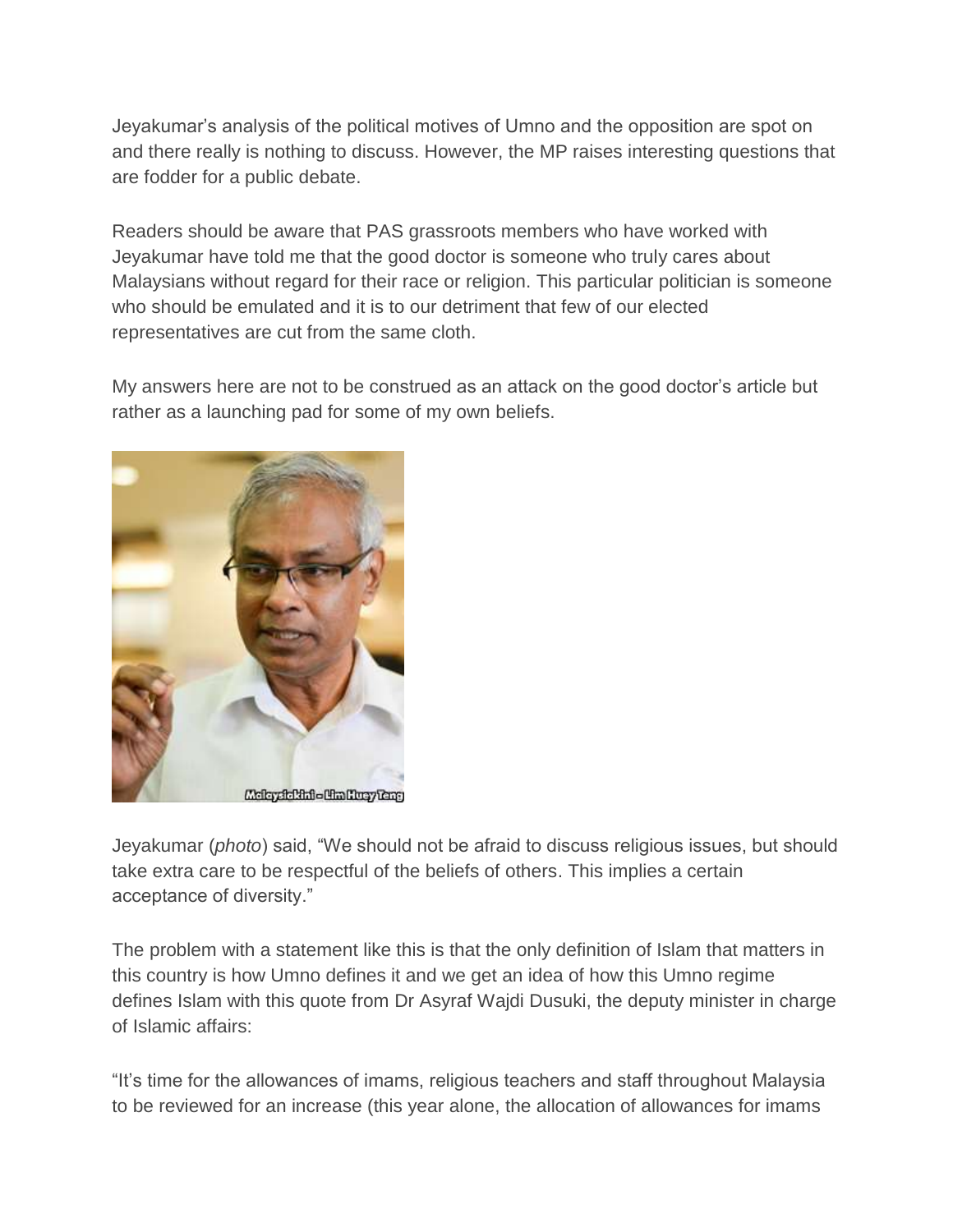and religious teachers amounted close to RM500 million), seeing that their responsibility in safeguarding Islam is even more challenging today with plenty of extremist ideologies that are starting to take root, such as IS, the liberalism ideology and pluralism, including the LGBTs who loosen and degrade religion."

What does this mean? Well, it means firstly, that this regime does not accept diversity as an acceptable form of compromise in a diverse social, political and religious polity, and secondly, that people who do believe in certain fundamental rights, should not accept intolerant religious views as an example of "diversity".

## **Do non-Muslims have a right to object to the way in which Muslims choose to practise their religion?**

Herein lays the problem. The question sets up an 'us versus them' dialectic, of non-Muslims versus Muslims. Nobody has a right to tell anyone how to practise his or her religion including the state whose religious laws (as Jeyakumar acknowledges) has farreaching consequences for all the country's citizens.

When we object to certain practices of the state which we deem immoral or corrupt, we do so as citizens of the country. The same principle applies to certain religious practices. We speak for those who cannot, we support those who have been unfairly targeted and who have no choice as to whether they accept or reject religious dogma as defined by the state.

Across the world, in regimes which actively oppose secularism, the agenda is to separate communities either by religion or race and the means by which they do this is through legislation. If communities cannot come together to oppose injustice or prejudice, merely because such are defined as religious imperatives, there can be no hope for change.

## **Can we tell Muslims how to practise their religion?**

Why not? Muslim regimes have no problem defining the Other's religion. In this country, there are numerous examples of how Muslims dictate how non-Muslims should practise their religion. The problem here is that freedom of expression and speech is selectively practised. As the good doctor illustrated, there are diverse views on Islam in this country.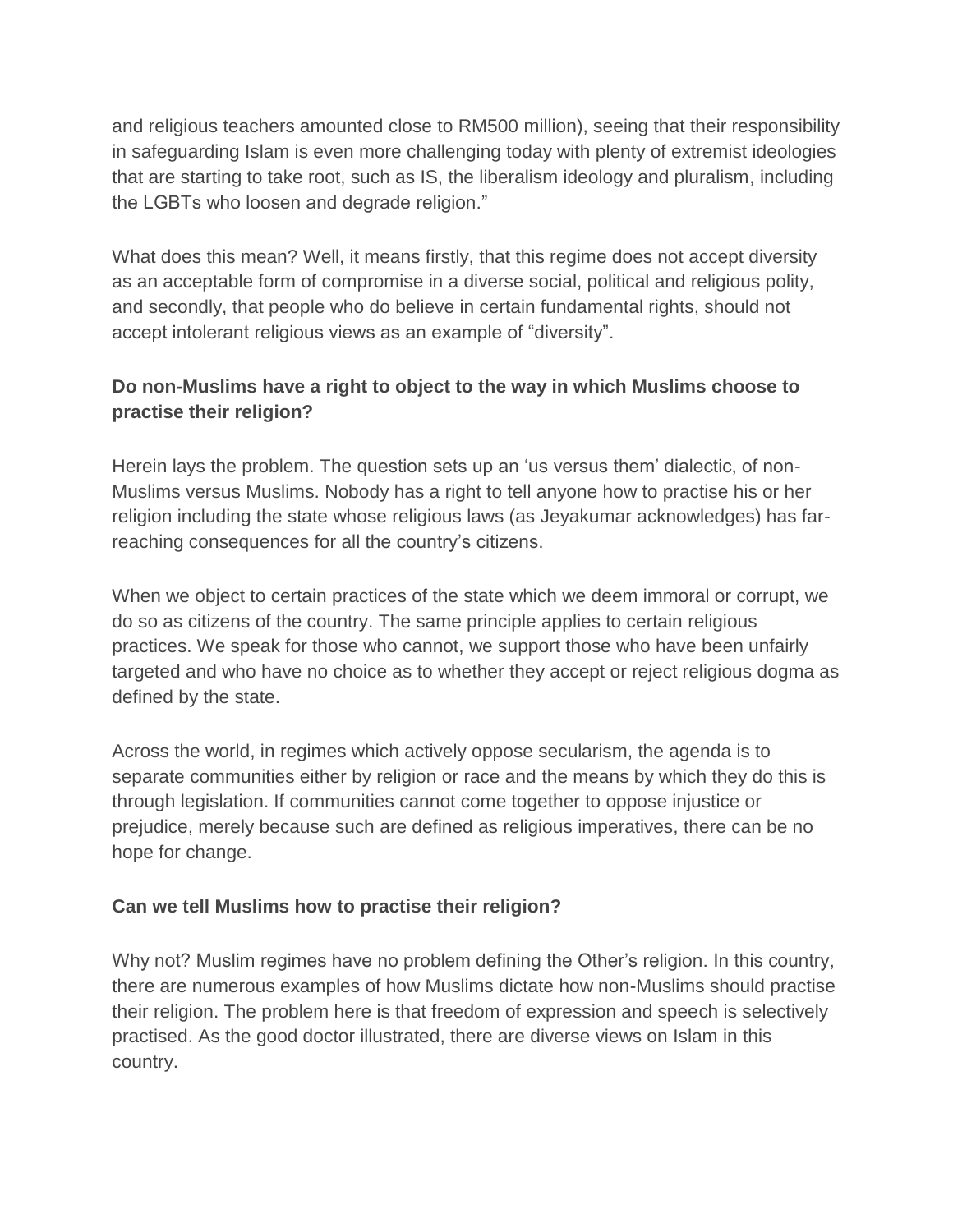Islamic perspectives could change and evolve through interaction with other perspectives. Christianity and Judaism are examples of the Abrahamic faiths which have evolved through interactions with other religious and secular points of views. This is the reason why certain Muslim regimes are deathly afraid that their dogma would be rejected if there is a free exchange of ideas.

But the problem here is not non-Muslims telling Muslims how to practise their religion. It is the state telling Muslims how to practise their religion. It is the state rejecting diversity in the Muslim Malaysian experience and non-Muslims are caught in the crossfire.

## **Do we not believe that each religious community has the right to practise their religion freely?**

I, for one, believe that each community has a right to practise their religion freely without interference from the state. I believe that the state should not impose its religious dogma on any of its citizen even indirectly. I believe that a citizen should define his or her religious beliefs for themselves and as long as it does not impinge on the rights of others, should escape sanction from the state. In fact, I believe that the state should have no say in the religious beliefs of its citizens, much less demand billions of tax ringgit to enforce state-sanctioned dogma.

## **Don't we recognise that the entire Islamic world is struggling to define what it means to be true to their faith as Muslims in the 21st century? Do we expect Muslim Malaysians to be unaffected by the ongoing debate/battle?**

I recognise (as do many other Malaysians, including Muslims) that Islam in this country is affected by the petrodollars of the Saudi regime, as evidenced by the so-called donation to our current prime minister for defending Islam. I recognise that there is a deliberate effort by the House of Saud and its tributaries to silence the diversity in Islam. I recognise that the religious schisms within Islam affect minority Islamic brethren the world over and that, being true to their faiths, they are being hampered by the stratagems from palaces in Saudi Arabia.

I also believe that forming strategic alliances with Islamic parties does no good for the idea of democracy in any country in the long term. I believe that political grandstanding by certain political parties in this country, in lieu of concrete principles, is why Islam has dominated the discourse in an adverse way.